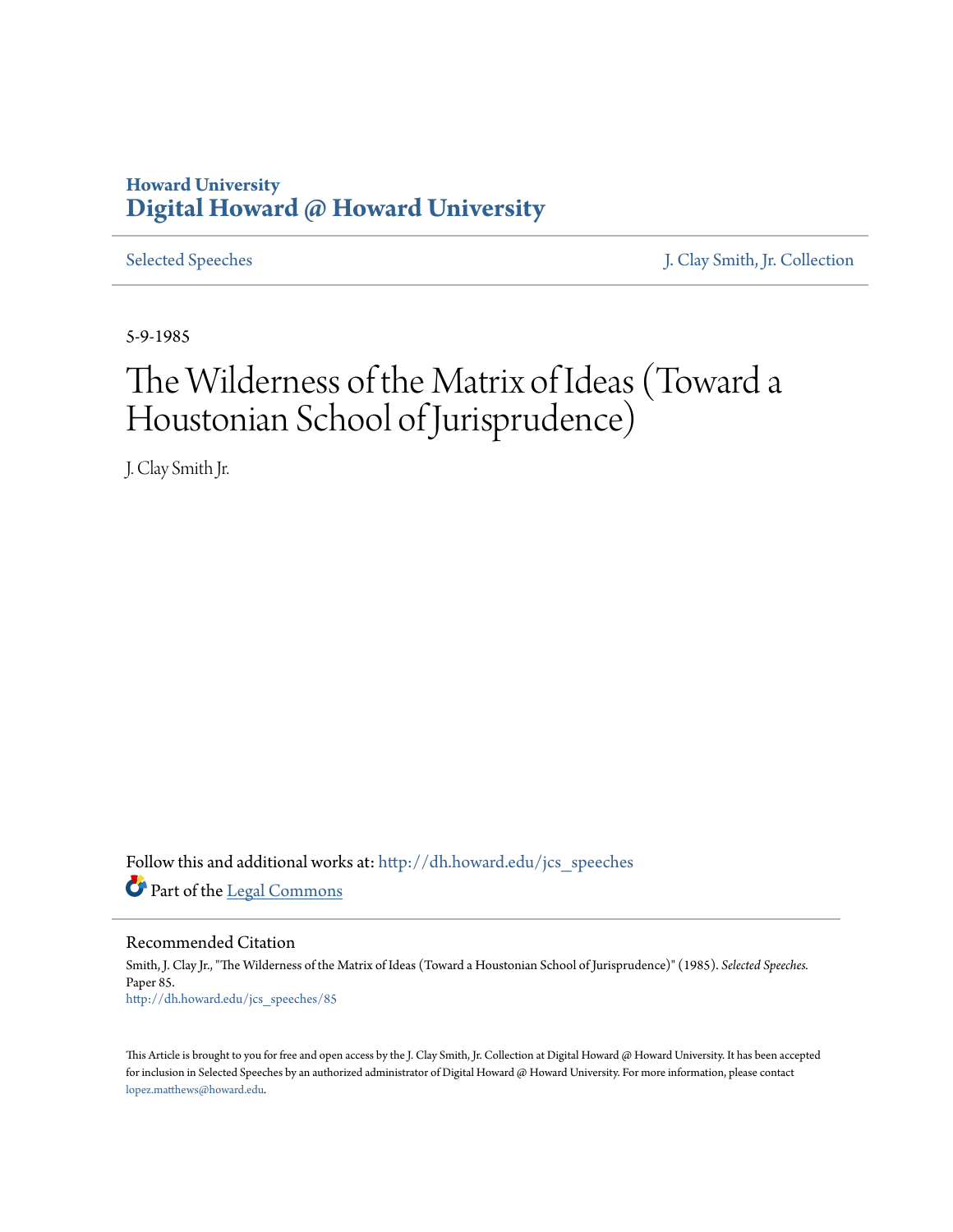## ) THE WILDERNESS OF THE MATRIX OF IDEAS (TOWARD A HOOSTONIAN SCHOOL OF JURISPRUDENCE)

*/O!* 

By J. Clay Smith, Jr.\*

President (James E. ) Cheek, Acting Dean (Oliver) Morse and other members of the decanal office, Justice (Thurgood) Marshall, colleagues, participating speakers, guests and members of the graduating law Class of 1985. I wish to thank the Class of 1985 for inviting me to bring brief remarks at this the unveiling of the of Charles Hamilton Houston bust commissioned by the Class of 1985.

The world is managed by men and women who believe in principles drawn from universal ideas. Even before man recognized the need to record the meaning and interpretation of words, principles were carefully passed onto the most learned citizens of the state so that the future might be secured according to the mandate of the principle. The written and unwritten principles of the human specie have survived the centuries on the acceptability of the principle drawn from the universe of the ideas. The science of law is a derivative of ideas; law is classified by principles; law is a system which cooperatively assists in the management of humankind. Law is, as my esteemed

. .

<sup>\*</sup>Professor of Law, Howard University School of "Law. This statement was made on the occasion of the unveiling of a bust of Charles Hamilton Houston commissioned by the Law Class of 1985 in the James A. Cobb Moot Courtroom on May 9, 1985. The law school has been the recipient of one other major art work from a sculptor. In 1965 Jacob Lipkin of New York presented a bar relief of John Brown to the law school which is housed in the A. Mercer Daniel Law Library. By separate Proclamations of the Mayor of the District of Columbia, Marion Barry, and President James E. Cheek, on behalf of the Board of Trustees of Howard University, May 9, 1985 has been designated as Charles Hamilton Houston Day in the District of Columbia and Howard University. '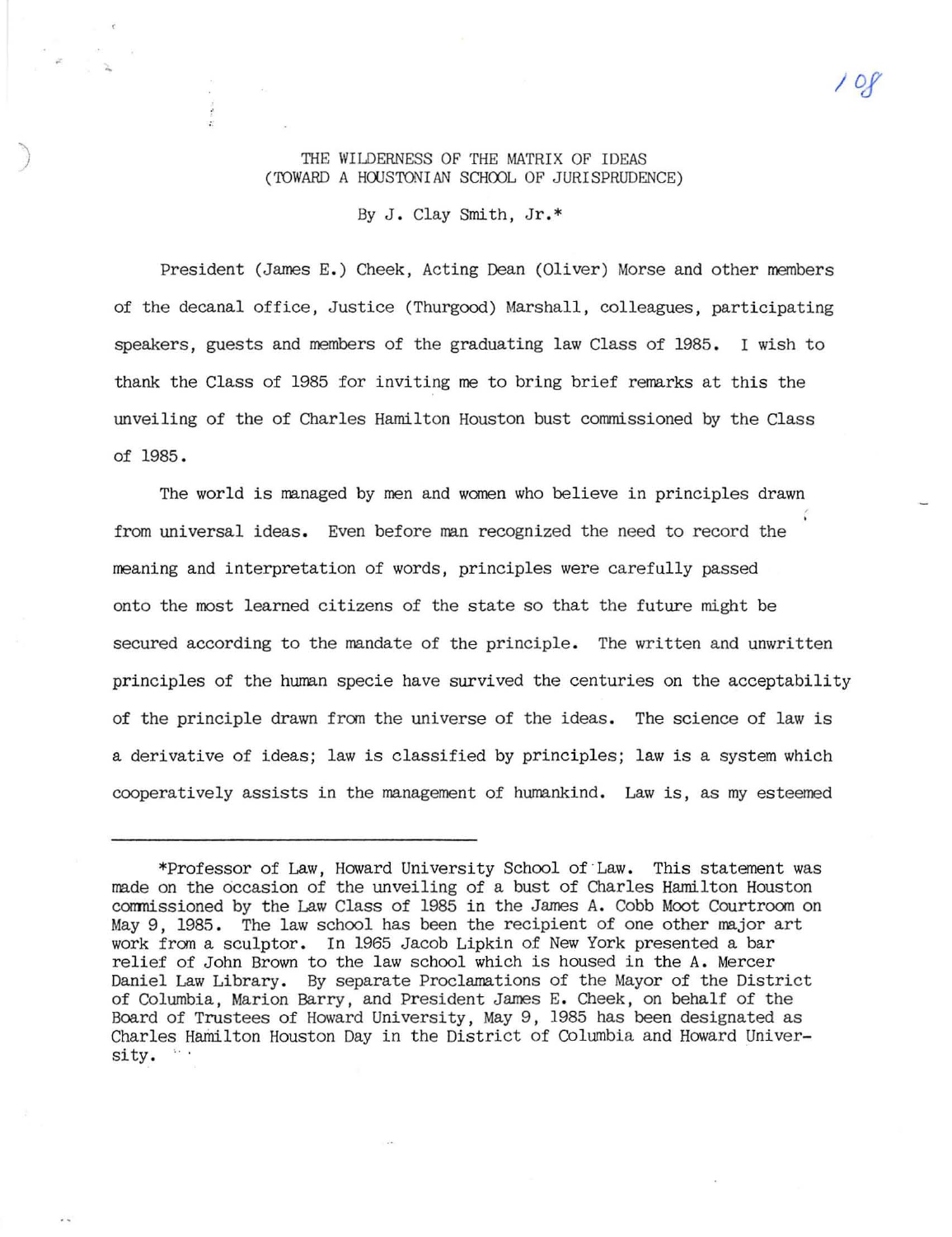colleague, Professor Herbert O. Reid, Sr., has taught, the sum total of rules and regulations governing human conduct for which there is state sanction.

Dr. Charles Hamilton Houston, the man that we honor today whose bust will grace the building which also bears his name was a pioneer in the forest of the matrix of ideas seeking to identify the principles drawn from ideas which he determined restricted his people to an inferior status as a matter of law.

The forest of the matrix in which Houston spent his life was entangled with conflicting configurations and models about the origins of man, the duties and obligations of the state to its subjects and the corresponding duties of subjects to the state. Houston learned and he observed the passion of men and women eager to sacrifice their lives and institutions for historic first principles drawn from the universe of ideas.

"Is is true," Houston must surely have asked, "that men and women can believe so much in an idea that in order to protect or promote the idea they would risk their lives, or sacrifice their lives or institutions?" The answer is yes. "Is it also true," Houston must surely have asked, "whether men and women --on the basis of their commitment to an idea -- will sacrifice their lives to further an idea represented in the embodiment of an institution?" The answer is yes.

Houston must also have asked, "ls it true that in both instances men and omen armed with a idea are better able to maintain their lives or their institutions than a man or woman whose cognitive powers are

 $-2 -$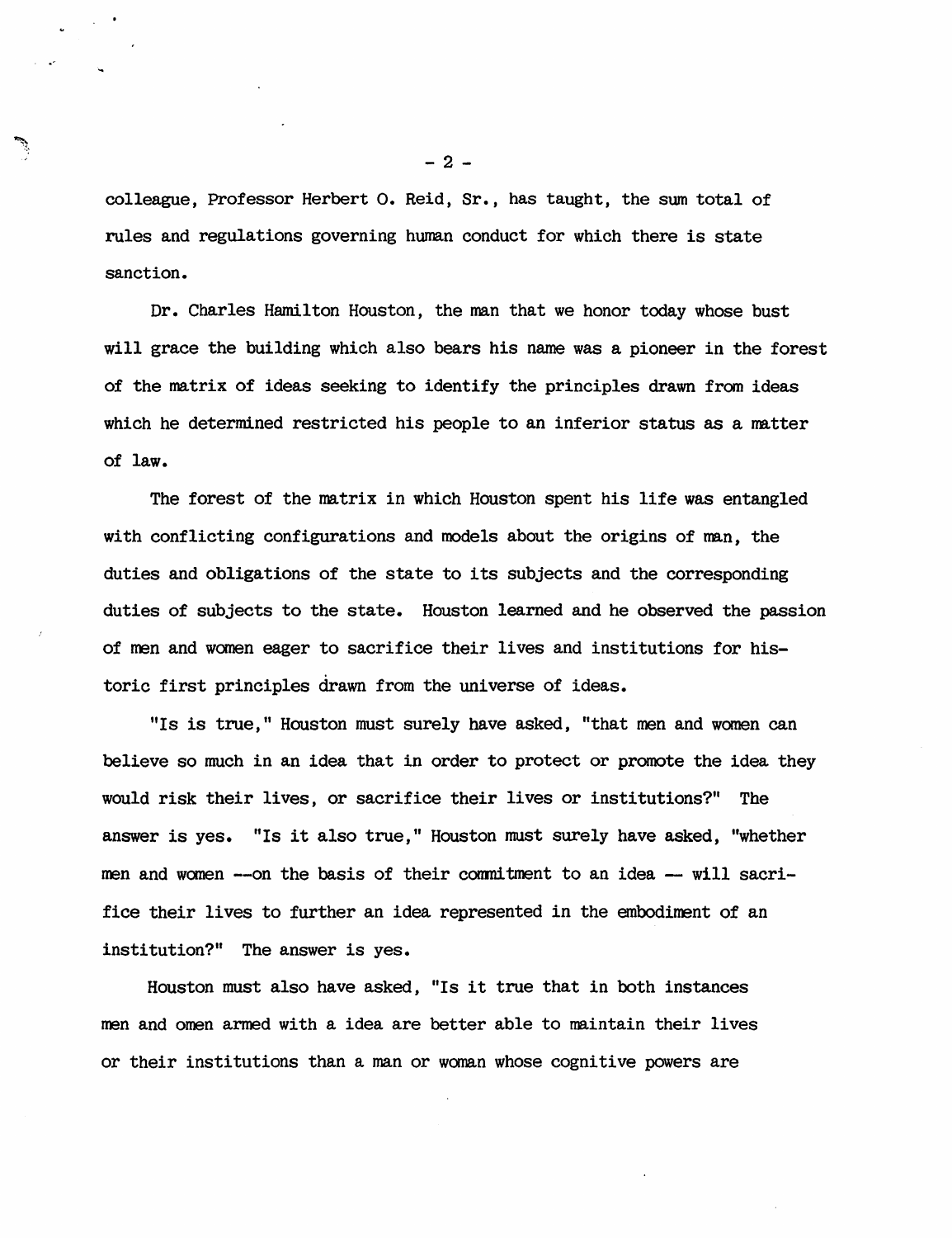misdirected or unchallenged?" The answer is yes. It is these questions that Houston pondered as he formulated his thoughts and chiseled his ideas into time: time which would compel legal scholars to revisit -- as Houston knew they would -- his sacrifice and commitment to establish the equitable participation of his race within the institution of the state. Houston knew that no thinker of the law could protect himself or his idea from destruction nor effectively promote his idea for general implementation unless the thinker was anchored in the wilderness of the matrix of ideas.

It was in the wilderness of the matrix that Houston unraveled the knots that subordinated Black Americans within a constitutional democracy. He traced the history of the ideas and discovered how ideas that mankind had thought were dead had in fact survived the assassinated law givers. Houston recognized the need for intellectual competition to combat the negative themes that plagued his people and limited their progress. This recognition freed Houston from the wilderness of the matrix with an intelligence which enabled him to implement notions of law and social justice which coordinated and eventually became the legal thrust of the modern civil rights movement.

The wilderness of the matrix is populated with the thoughts and principles of many men and women. So powerful are the ideas of sone nen and wanen that schools of thought bear their name. If you call the name of Aristotle or St. Paul, one thinks of the traditional natural law, or the name Hobbes, one thinks of realistic jurisprudence, or the name of Austin, one thinks of analytical jurisprudence. The ideas of each of these thinkers

 $-3 -$